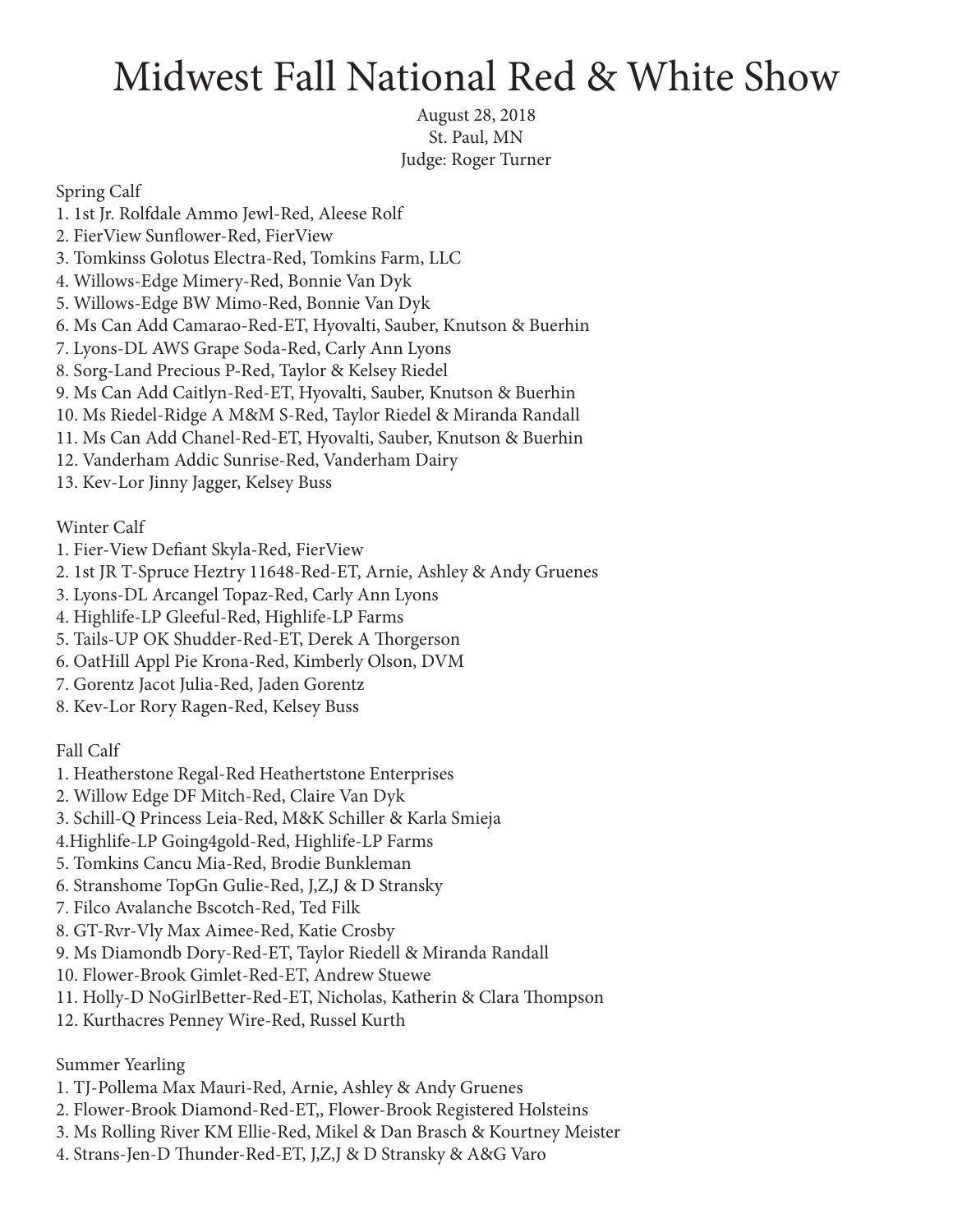- 5. Hoesly D-Back Khloe-Red, Taylor Fester
- 6. FierView Defi Rainbow-Red, FierView
- 7. Milksource Surprise-Red-ET Jenna N Thorgerson
- 8. TJ-Pollema Max Skyler, Anders Pierson

Spring Yearling

- 1. 1st Jr. Siemers Grandeur-Red-ET, Arnie, Ashley & Andy Gruenes
- 2. Highlife-LP Rev All Day-Red, Highlife-LP Farms
- 3. Willows-Edge Real Vino-Red, Hendrik Van Dyk
- 4. 2nd Jr. Shir-Man Capt Licorice-Red, Haely & Kayla Leiding
- 5. Hahncrest Rag Ambrosia-Red, Madison C Borchardt
- 6. Hi-Roll Barbwire Mia-Red, Tyler Crosby & Amber Anderson
- 7. Sorg-Land Adorable-Red, Taylor J & Kelsey M Riedel

Winter Yearling

- 1. Endvick Skylar melinda-Red, McKenzie & Ryleigh Endvick
- 2, 1st Jr. Willows-Edge BW Pipes-Red Rhett, Shanellle, Wyatt & Garett Borth
- 3. Flower-Brook DF Ginette-Red, Flower-Brook Registered Holsteins
- 4. Lyons-DL Velvet-Red, Michael Lyons
- 5 2nd Jr. Willow-Terrace Hy Grand-Red, Jacob Schaefer & Quentin Scott
- 6. TJ-Pollema Avaln Blitz-Red, Arnie, Ashley & Andy Gruenes
- 7.Raylore Adonis Tassel-Red, Luke & Loren Olson
- 8. Moo-Dy-Acres RDF Sunset-Red, Michael Borchardt

Fall Yearling

- 1& 1st Jr. Wilstar Avlnc Tasha-Red-ET, Arnie, Ashley & Andy Gruenes
- 2. Kurthacres Bam Piper-Red, Russel Kurth
- 3. Moo-DY Acres Nadine-Red-ET, Michael Borchardt

Junior Champion- Junior Show- Siemers Grandeur-Red-ET, Arnie, Ashley & Andy Gruenes Reserve Junior Champion-Junior Show-TJ-Pollema Max Mauri-Red, Arnie, Ashley & Andy Gruenes

Junior Champion-Open Show: Heatherstone Regal-Red Heathertstone Enterprises Reserve Junior Champion-Open Show: Willow Edge DF Mitch-Red, Claire Van Dyk

Milking Yearling

- 1. Milksource Advent Foxy-Red, Bonnie Van Dyk
- 2. Flower-Brook HC Pumpkin-Red, Flower-Brook Registered Holsteins
- 3. Ms Jergens Redclover, Howe Holsteins & Robert Jergens

Junior Two year old

- 1. Holbric Awesome Ayla-Red-TW, Anthony J Kohls & Nate Goldenburg
- 2. 1st Jr. TJ-Pollema Bettin On-Red, Arnie, Ashley & Andy Gruenes
- 3. Vandergam Def Sonata-Red, Vanderham Dairy
- 4. Stadview RB Madison-Red, Kolton Bohn
- 5. Allstar Integral Finley-Red, Tomkins Farm, LLC
- 6. Vanderham Awe Sundance-Red, Vanderham Dairy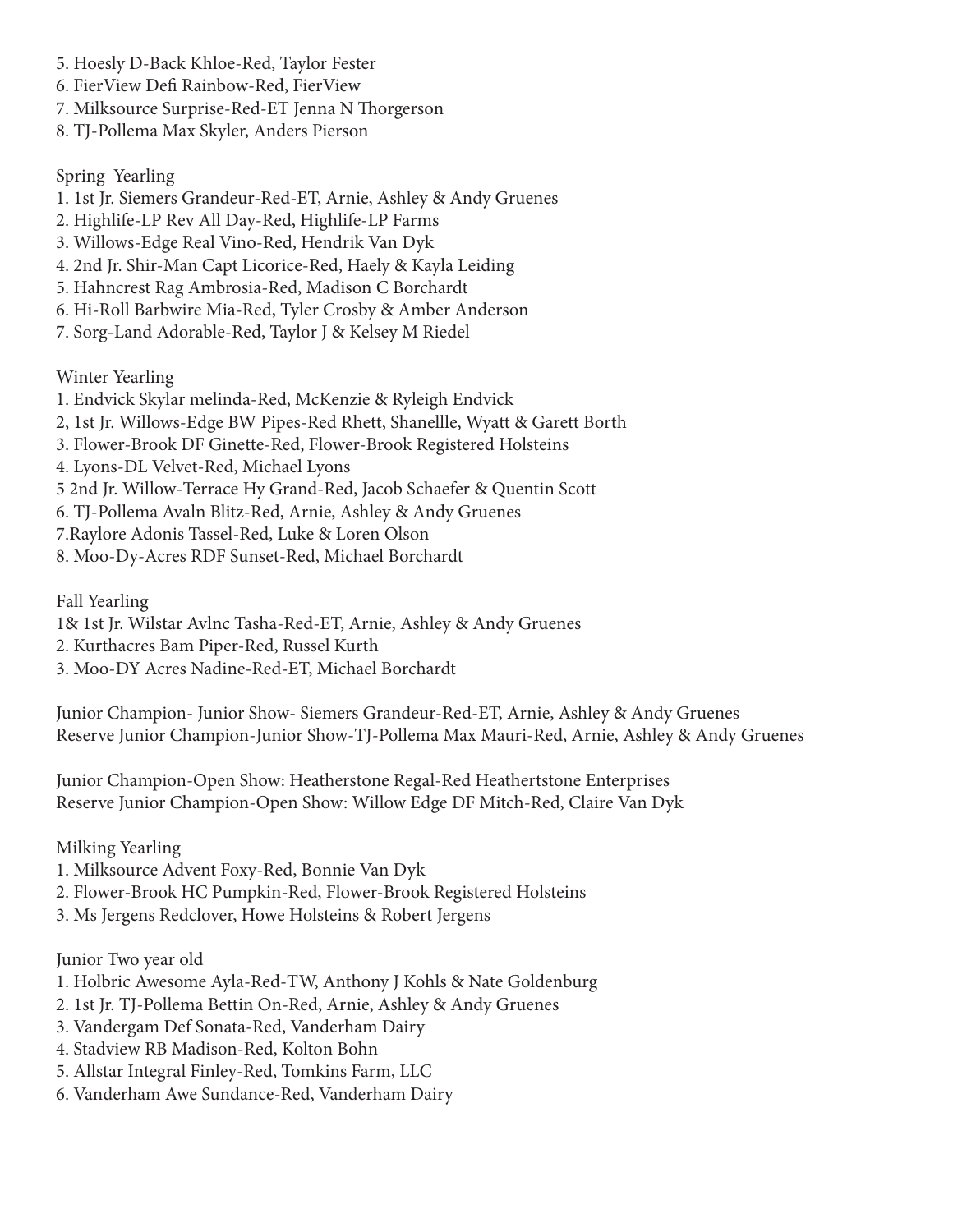Senior Two year old

- 1. Probert OK Breeleigh-Red-ET, Kate Smith
- 2, 1st Jr. Stranshome B Afinity-Red-ET, J,Z,J & D Stransky
- 3. Lake-Breeze Def Careful-Red, Bonnie Van Dyk
- 4. West-Croix Anewbeginning-Red, Christopher Van Dyk

Junior Three Year old

- 1. Ms Apple Arancini-Red-ET, Brooklyn, Bryce & Blakely Kohls
- 2. Mahoney Crown Royal-Red, Keith & Kay Mahoney
- 3. Johnan Adonnis Gale-Red, Abielle Robinson
- 4. Tree-Hayven Gia-Red, Tyler Crosby & Amber Anderson
- 5. Kurthacres Paisley-Red, Russel Kurth

Senior Three Year Old

- 1. Lyons-DL Mses Shortcake-Red, Michael Lyons
- 2. Willows-Edge Real Mink-Red, Bonnie Van Dyk & Kyle Knutson
- 3. Jo-Clar Secure Goldie-Red, Philip Heydman & Jason Deiss

Intermediate Champion-Open Show-Ms Apple Arancini-Red-ET, Brooklyn, Bryce & Blakely Kohls Reserve Intermediate Champion-Open Show-Lyons-DL Mses Shortcake-Red, Michael Lyons

Four Year Old

- 1. Stranshome Heztry Nali-Red, Lampada
- 2. Rynearson Rainy Razzy-Red, Matt & Kate Smith
- 3. Elmbridge Barbwire Lolly-Red, Reid Stransky & Bradly Salmon
- 4. Demmers Absolute Mara-Red, Demmer Farms
- 5.Flower-Brook Ginelle-Red-ET, Flower-Brook Registered Holsteins
- 6, 1st Jr. Mat-Ar-Dor Barbwire Kay-Red, Jacob & Aiden Timmer & Andrew Zylstra
- 7. Utag Contd 561 Glam-Red-ET, Jerry Muzzy

Five Year Old

- 1. Heatherstone Rhinestone-Red, Heatherstone Enterprises
- 2. Flower-Brook Gianne-Red-ET, Flower-Brook Registered Holsteins

Aged Cows

1 & 1st Jr. Paulinn PSC Meme 919-Red-TW, Arnie, Ashley & Andy Gruenes 2. Raylore Shaq Tinsel-Red-ET, Loren & Luke Olson

125,000 Production Cow 1. Willows-Edge R Lou Myra-Red, Claire Van Dyk

Senior Champion-Junior Show: Paulinn PSC Meme 919-Red-TW, Arnie, Ashley & Andy Gruenes Reserve Senior Champion-Junior Show: TJ-Pollema Bettin On-Red, Arnie, Ashley & Andy Gruenes

Senior Champion-Open Show: Stranshome Heztry Nali-Red, Lampada Reserve Senior Champion-Open Show: Heatherstone Rhinestone-Red, Heatherstone Enterprises